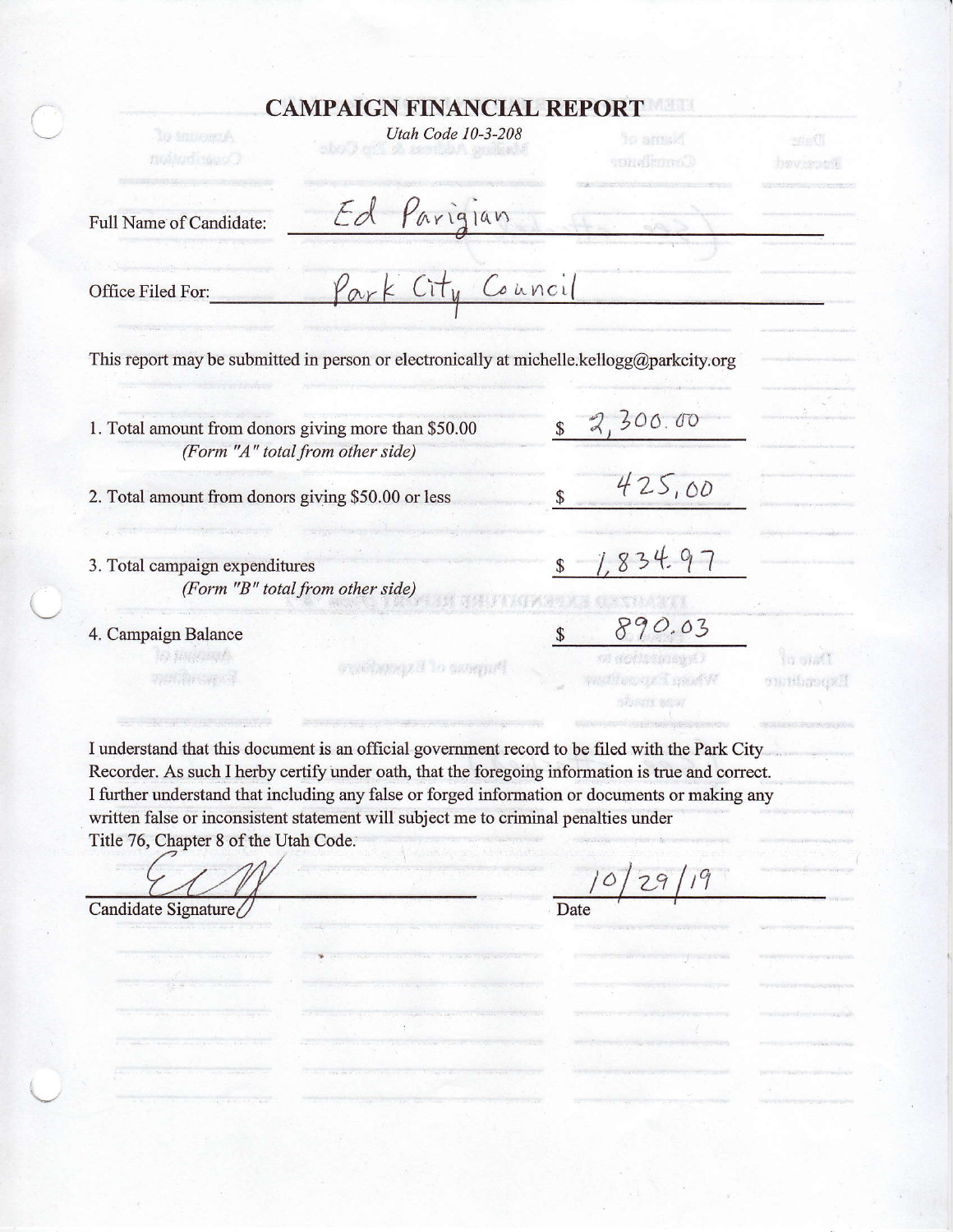| Date<br>Received       | Name of<br>Contributor                                       | Mailing Address & Zip Code                    | Amount of<br>Contribution                         |
|------------------------|--------------------------------------------------------------|-----------------------------------------------|---------------------------------------------------|
|                        | See attached                                                 |                                               | ya y                                              |
|                        |                                                              |                                               | d bahid na                                        |
|                        |                                                              |                                               |                                                   |
|                        | <b>PERTY</b>                                                 |                                               | ash moul inscript the                             |
|                        |                                                              |                                               |                                                   |
|                        |                                                              |                                               |                                                   |
|                        |                                                              | <b>ITEMIZED EXPENDITURE REPORT (Form "B")</b> | YSNO A                                            |
| Date of<br>Expenditure | Person or<br>Organization to<br>Whom Expenditure<br>was made | Purpose of Expenditure                        | <b>Campbell</b> Baker<br>Amount of<br>Expenditure |
|                        | See attached                                                 |                                               | i ainsia a A                                      |
| 738                    | 类                                                            |                                               |                                                   |
|                        |                                                              |                                               |                                                   |
|                        |                                                              |                                               |                                                   |
|                        | $\frac{1}{2}$                                                |                                               | Candidate Signature                               |
|                        |                                                              |                                               |                                                   |
|                        |                                                              |                                               |                                                   |

# **ITEMIZED CONTRIBUTION REPORT (Form "A")**